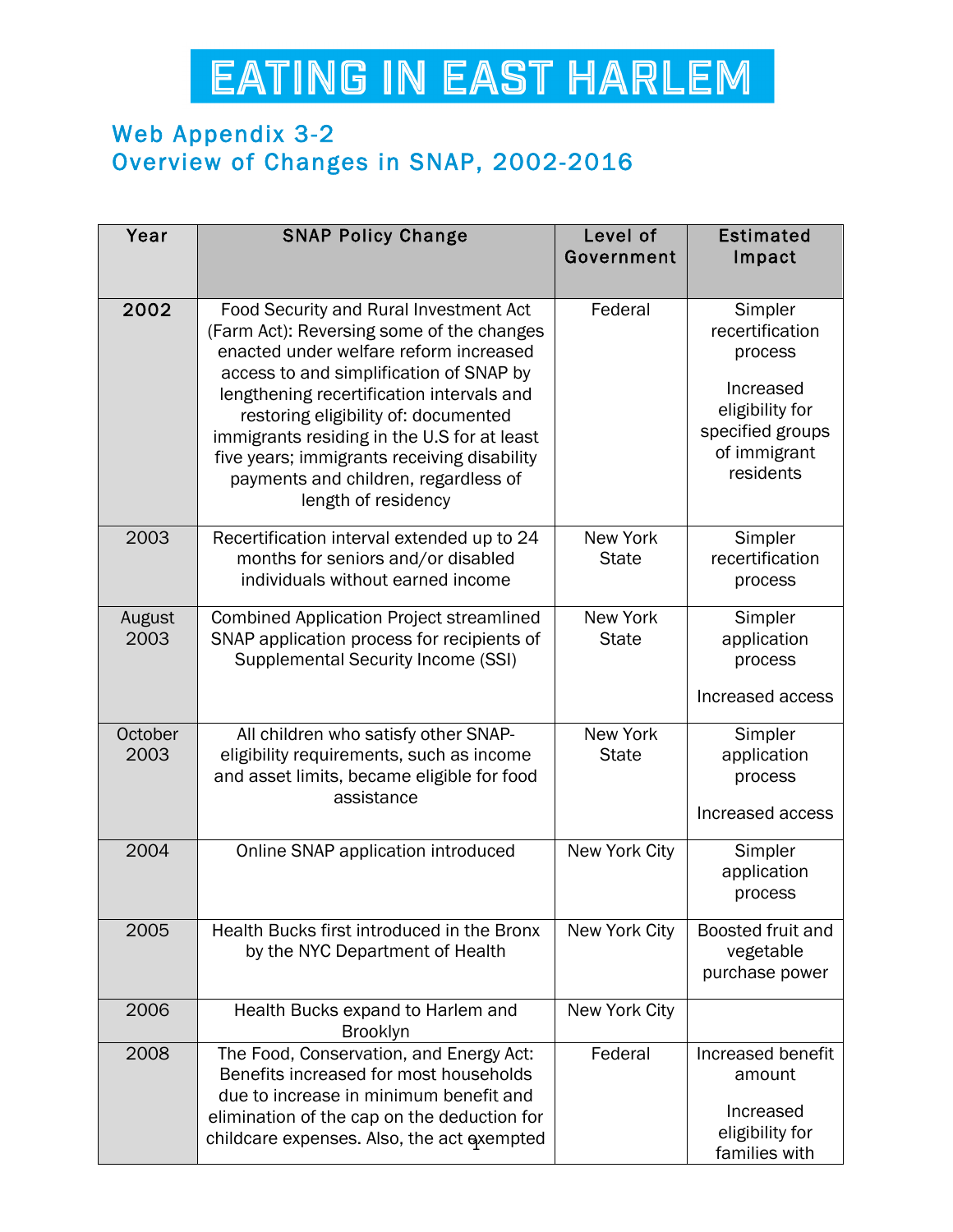## **EATING IN EAST HARLEM**

|                    | tax-deferred education and retirement<br>accounts from counting as assets. This<br>allows families to not have to draw down<br>from their savings set aside for the future                                                                                                                                                                                                                                                                                     |                          | childcare<br>expenses                                                                                                                |
|--------------------|----------------------------------------------------------------------------------------------------------------------------------------------------------------------------------------------------------------------------------------------------------------------------------------------------------------------------------------------------------------------------------------------------------------------------------------------------------------|--------------------------|--------------------------------------------------------------------------------------------------------------------------------------|
|                    | in order to survive temporary hardship.                                                                                                                                                                                                                                                                                                                                                                                                                        |                          |                                                                                                                                      |
| January<br>2008    | Broad-based categorical eligibility standard<br>was introduced without an asset limit for<br>families with dependent care expenses or<br>on households with seniors or people with<br>disabilities. For all others, asset limits were<br>raised to the maximum allowed by the<br>USDA-200 percent of the federal poverty<br>level-up from 130 percent. (Federal<br>government changed this standard in<br>2000, but NY State did not adopt until this<br>time) | New York<br><b>State</b> | Increased<br>eligibility                                                                                                             |
| February<br>2008   | Electronic signatures in online SNAP<br>applications accepted                                                                                                                                                                                                                                                                                                                                                                                                  | New York City            | Simpler<br>application<br>process                                                                                                    |
| June<br>2008       | Recertification available through telephone<br>interview for all participants                                                                                                                                                                                                                                                                                                                                                                                  | New York City            | Simpler<br>recertification<br>process                                                                                                |
| Septembe<br>r 2008 | Initial application and certification by<br>telephone without documenting household<br>hardship                                                                                                                                                                                                                                                                                                                                                                | New York<br><b>State</b> | Increased<br>eligibility for<br>those with<br>difficulty or<br>hardship in<br>traveling to and<br>from the social<br>services office |
| 2009               | American Recovery and Reinvestment Act<br>(ARRA) allowed SNAP recipients to receive<br>a 13.6% increase in their maximum<br>monthly SNAP allotment. ARRA provided a<br>temporary boost in SNAP benefits to offset<br>the economic recession                                                                                                                                                                                                                    | Federal                  | Increased benefit<br>amounts for all<br>participants                                                                                 |
| 2012               | Requirements of digital fingerprinting for<br>SNAP applicants were removed,<br>eliminating a bureaucratic barrier for many<br>to receive their benefits. This action was<br>implemented through an executive order<br>by Governor Andrew Cuomo, overriding the                                                                                                                                                                                                 | New York City            | Streamlined<br>access and<br>recertification                                                                                         |